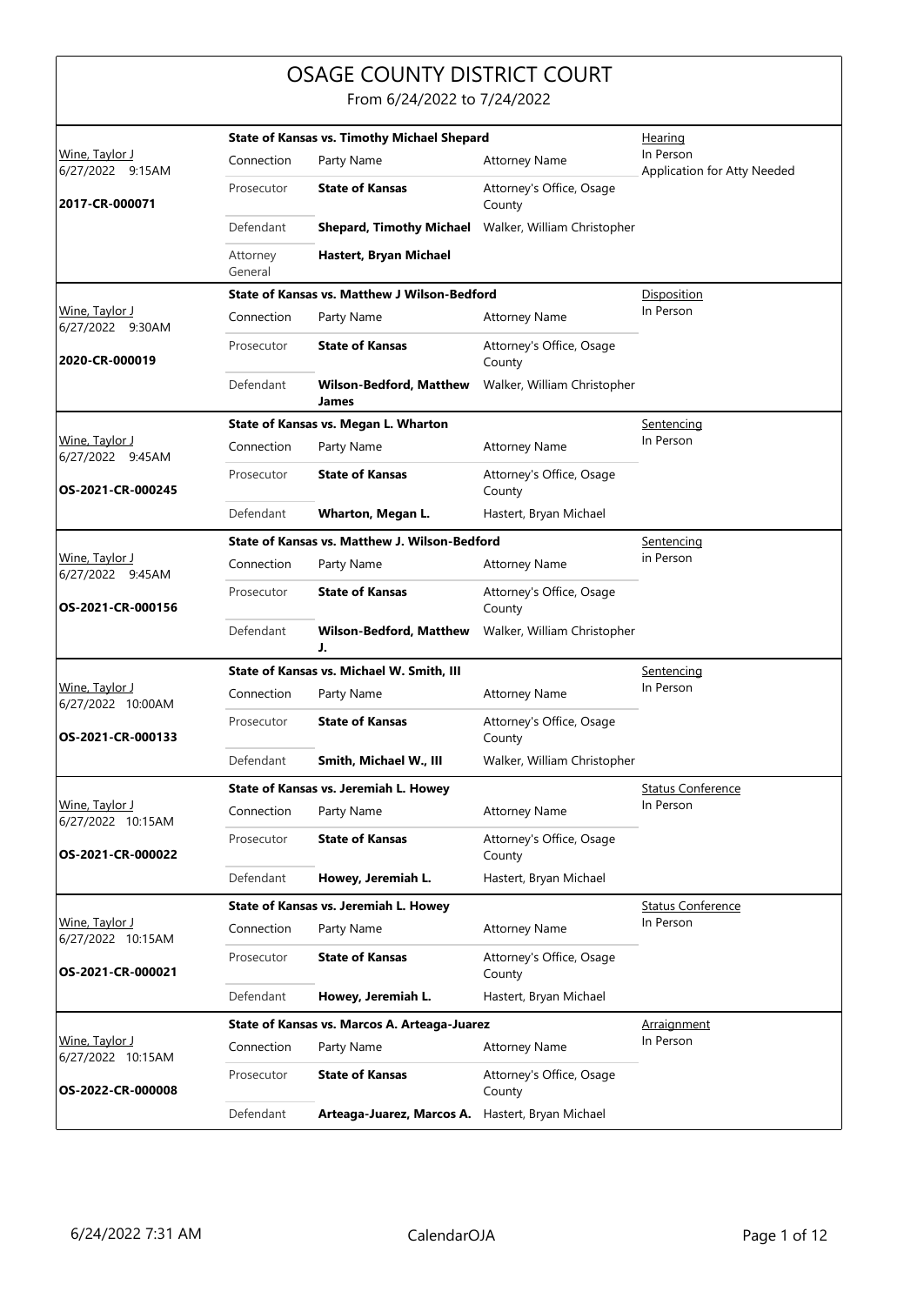|                                     |            | State of Kansas vs. Nicholas A. Hoffman        | Arraignment                        |                          |
|-------------------------------------|------------|------------------------------------------------|------------------------------------|--------------------------|
| Wine, Taylor J<br>6/27/2022 10:30AM | Connection | Party Name                                     | <b>Attorney Name</b>               | In Person                |
| OS-2021-CR-000103                   | Prosecutor | <b>State of Kansas</b>                         | Attorney's Office, Osage<br>County |                          |
|                                     | Defendant  | Hoffman, Nicholas A.                           | Hastert, Bryan Michael             |                          |
|                                     |            | <b>State of Kansas vs. Chris W Fine</b>        |                                    | Arraignment              |
| Wine, Taylor J<br>6/27/2022 10:45AM | Connection | Party Name                                     | <b>Attorney Name</b>               | In Person                |
| OS-2021-TR-000339                   | Prosecutor | <b>State of Kansas</b>                         | Attorney's Office, Osage<br>County |                          |
|                                     | Defendant  | Fine, Chris W                                  | Hastert, Bryan Michael             |                          |
|                                     |            | <b>State of Kansas vs. Chris W. Fine</b>       |                                    | <b>Arraignment</b>       |
| Wine, Taylor J<br>6/27/2022 10:45AM | Connection | Party Name                                     | <b>Attorney Name</b>               | In Person                |
| OS-2022-CR-000048                   | Prosecutor | <b>State of Kansas</b>                         | Attorney's Office, Osage<br>County |                          |
|                                     | Defendant  | Fine, Chris W.                                 | Hastert, Bryan Michael             |                          |
|                                     |            | State of Kansas vs. Derek S. Devlin            |                                    | Sentencing               |
| Wine, Taylor J<br>6/27/2022 11:00AM | Connection | Party Name                                     | <b>Attorney Name</b>               | In Person                |
| OS-2020-CR-000253                   | Prosecutor | <b>State of Kansas</b>                         | Attorney's Office, Osage<br>County |                          |
|                                     | Defendant  | Devlin, Derek S.                               | Falls, Joseph Allen                |                          |
|                                     |            | State of Kansas vs. Robert L. Wright           |                                    | <b>Hearing</b>           |
| Wine, Taylor J<br>6/27/2022 11:15AM | Connection | Party Name                                     | <b>Attorney Name</b>               | In Person                |
| 2019-CR-000021                      | Prosecutor | <b>State of Kansas</b>                         | Attorney's Office, Osage<br>County |                          |
|                                     | Defendant  | <b>Wright, Robert Lane</b>                     | Walker, William Christopher        |                          |
|                                     |            | State of Kansas vs. Kiersten Michelle Kuhn     |                                    | <b>Status Conference</b> |
| Wine, Taylor J<br>6/27/2022 11:30AM | Connection | Party Name                                     | <b>Attorney Name</b>               | <b>IN PERSON</b>         |
| 2020-TR-000206                      | Prosecutor | <b>State of Kansas</b>                         | Attorney's Office, Osage<br>County |                          |
|                                     | Defendant  | Kuhn, Kiersten Michelle                        | Pro Se                             |                          |
|                                     |            | State of Kansas vs. Shane Allen Kendall        |                                    | Disposition              |
| Wine, Taylor J<br>6/27/2022 11:45AM | Connection | Party Name                                     | <b>Attorney Name</b>               | In Person                |
| 2019-CR-000187                      | Prosecutor | <b>State of Kansas</b>                         | Attorney's Office, Osage<br>County |                          |
|                                     | Defendant  | Kendall, Shane Allen                           | Hastert, Bryan Michael             |                          |
|                                     |            | State of Kansas vs. Shane A Kendall            |                                    | Sentencing               |
| Wine, Taylor J<br>6/27/2022 11:45AM | Connection | Party Name                                     | <b>Attorney Name</b>               | In Person                |
| OS-2021-CR-000178                   | Prosecutor | <b>State of Kansas</b>                         | Attorney's Office, Osage<br>County |                          |
|                                     | Defendant  | Kendall, Shane A                               | Hastert, Bryan Michael             |                          |
|                                     |            | <b>State of Kansas vs. Shayne Michael Lang</b> |                                    | <b>Status Conference</b> |
| Wine, Taylor J<br>6/27/2022 1:15PM  | Connection | Party Name                                     | <b>Attorney Name</b>               | Custody                  |
| 2020-CR-000210                      | Prosecutor | <b>State of Kansas</b>                         | Attorney's Office, Osage<br>County |                          |
|                                     | Defendant  | Lang, Shayne Michael                           | Lowry, Forrest Allen               |                          |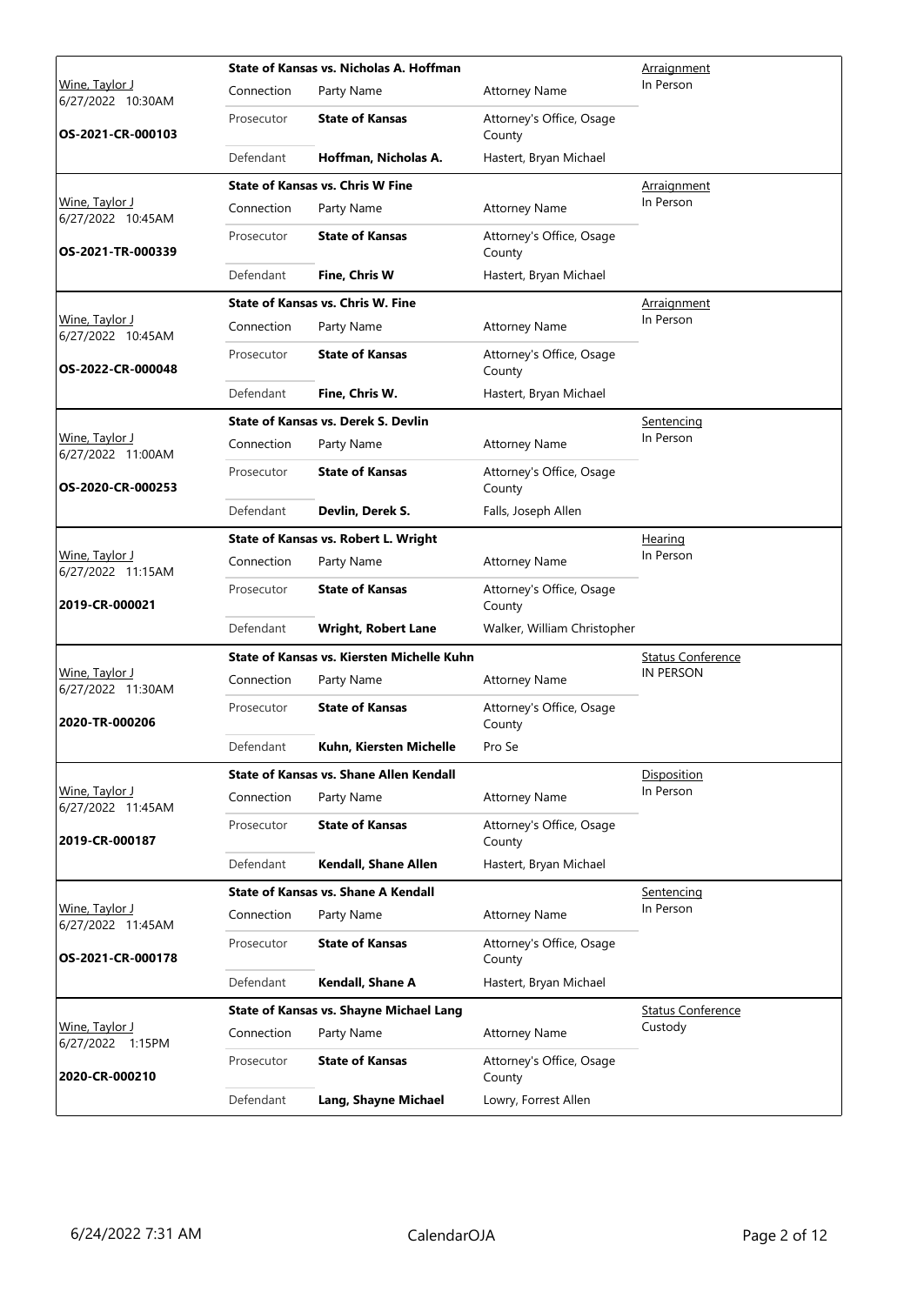|                                            |            | <b>State of Kansas vs. Shayne Michael Lang</b> | <b>Status Conference</b>           |                          |
|--------------------------------------------|------------|------------------------------------------------|------------------------------------|--------------------------|
| <u>Wine, Taylor J</u><br>6/27/2022 1:15PM  | Connection | Party Name                                     | <b>Attorney Name</b>               | Custody                  |
| 2020-CR-000184                             | Prosecutor | <b>State of Kansas</b>                         | Attorney's Office, Osage<br>County |                          |
|                                            | Defendant  | Lang, Shayne Michael                           | Lowry, Forrest Allen               |                          |
|                                            |            | <b>State of Kansas vs. Shayne Michael Lang</b> |                                    | <b>Status Conference</b> |
| Wine, Taylor J<br>6/27/2022 1:15PM         | Connection | Party Name                                     | <b>Attorney Name</b>               | Custody                  |
| 2020-CR-000176                             | Prosecutor | <b>State of Kansas</b>                         | Attorney's Office, Osage<br>County |                          |
|                                            | Defendant  | Lang, Shayne Michael                           | Lowry, Forrest Allen               |                          |
|                                            |            | <b>State of Kansas vs. Shayne Michael Lang</b> |                                    | <b>Status Conference</b> |
| Wine, Taylor J<br>6/27/2022 1:15PM         | Connection | Party Name                                     | <b>Attorney Name</b>               | Custody                  |
| 2020-CR-000174                             | Prosecutor | <b>State of Kansas</b>                         | Attorney's Office, Osage<br>County |                          |
|                                            | Defendant  | Lang, Shayne Michael                           | Lowry, Forrest Allen               |                          |
|                                            |            | <b>State of Kansas vs. Shayne Michael Lang</b> |                                    | <b>Status Conference</b> |
| <u> Wine, Taylor J</u><br>6/27/2022 1:15PM | Connection | Party Name                                     | <b>Attorney Name</b>               | Custody                  |
| 2020-CR-000169                             | Prosecutor | <b>State of Kansas</b>                         | Attorney's Office, Osage<br>County |                          |
|                                            | Defendant  | Lang, Shayne Michael                           | Lowry, Forrest Allen               |                          |
|                                            |            | <b>State of Kansas vs. Shayne Michael Lang</b> |                                    | <b>Status Conference</b> |
| Wine, Taylor J<br>6/27/2022 1:15PM         | Connection | Party Name                                     | <b>Attorney Name</b>               | Custody                  |
| 2020-CR-000047                             | Prosecutor | <b>State of Kansas</b>                         | Attorney's Office, Osage<br>County |                          |
|                                            | Defendant  | Lang, Shayne Michael                           | Lowry, Forrest Allen               |                          |
|                                            |            | State of Kansas vs. Shayne M. Lang             | <b>Status Conference</b>           |                          |
| <u> Wine, Taylor J</u><br>6/27/2022 1:15PM | Connection | Party Name                                     | <b>Attorney Name</b>               | Custody                  |
| OS-2021-CR-000008                          | Prosecutor | <b>State of Kansas</b>                         | Attorney's Office, Osage<br>County |                          |
|                                            | Defendant  | Lang, Shayne M.                                | Lowry, Forrest Allen               |                          |
|                                            |            | <b>State of Kansas vs. Billy J Adams</b>       |                                    | Sentencing               |
| <u>Wine, Taylor J</u><br>6/27/2022 1:45PM  | Connection | Party Name                                     | <b>Attorney Name</b>               | In Person                |
| OS-2021-CR-000204                          | Prosecutor | <b>State of Kansas</b>                         | Attorney's Office, Osage<br>County |                          |
|                                            | Defendant  | Adams, Billy J                                 | Hastert, Bryan Michael             |                          |
|                                            |            | State of Kansas vs. Angela D Bogue             |                                    | Disposition              |
| Wine, Taylor J<br>6/27/2022 2:00PM         | Connection | Party Name                                     | <b>Attorney Name</b>               | In Person                |
| 2019-CR-000123                             | Prosecutor | <b>State of Kansas</b>                         | Attorney's Office, Osage<br>County |                          |
|                                            | Defendant  | Bogue, Angela Dawn                             | Hastert, Bryan Michael             |                          |
|                                            |            | State of Kansas vs. Angela D. Bogue            |                                    | Sentencing               |
| Wine, Taylor J<br>6/27/2022 2:00PM         | Connection | Party Name                                     | <b>Attorney Name</b>               | In Person                |
| OS-2021-CR-000095                          | Prosecutor | <b>State of Kansas</b>                         | Attorney's Office, Osage<br>County |                          |
|                                            | Defendant  | Bogue, Angela D.                               | Hastert, Bryan Michael             |                          |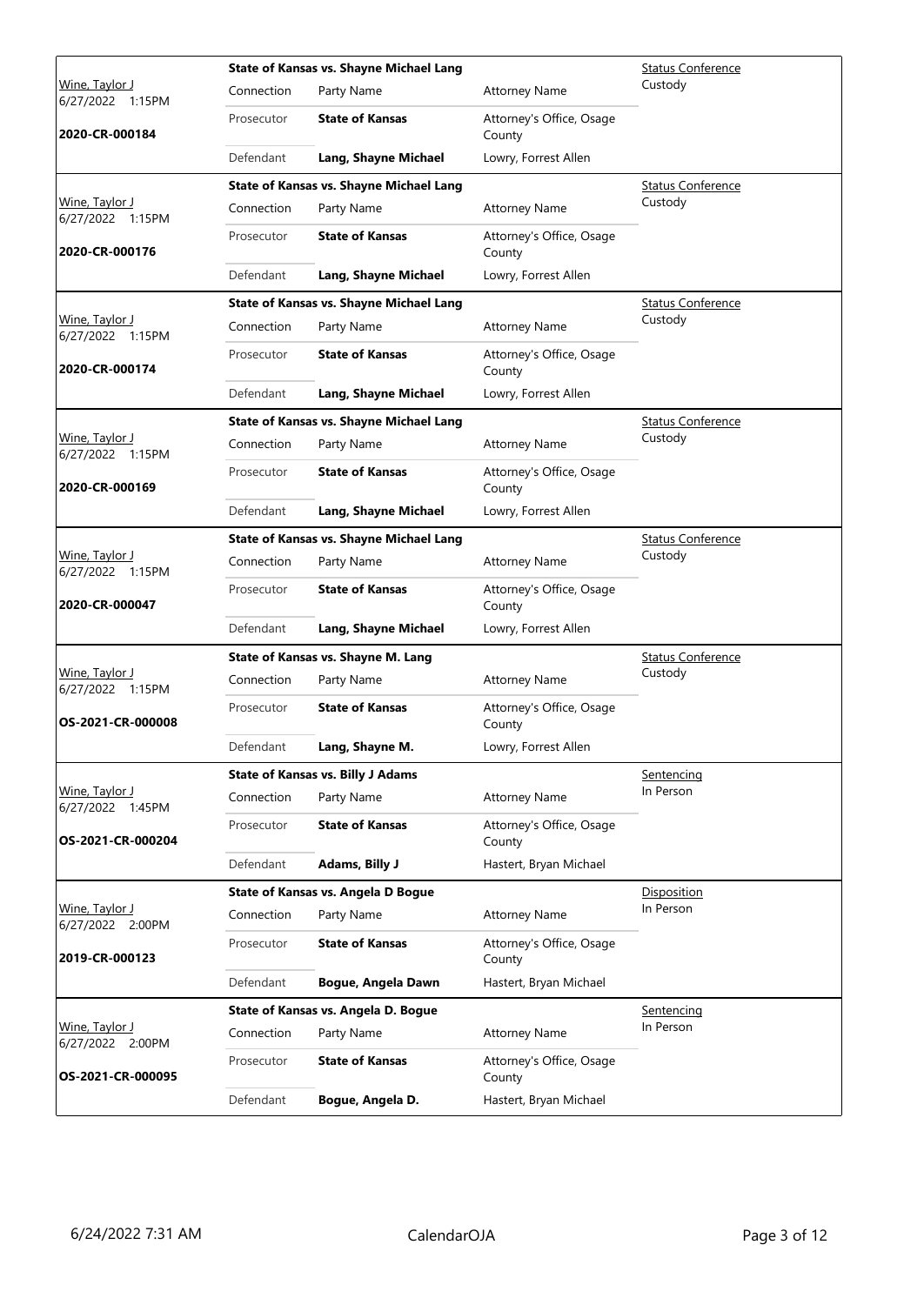|                                            |             | State of Kansas vs. Jesus A. Alejos-Reyna                           | Sentencing                         |                                           |
|--------------------------------------------|-------------|---------------------------------------------------------------------|------------------------------------|-------------------------------------------|
| <u> Wine, Taylor J</u><br>6/27/2022 2:30PM | Connection  | Party Name                                                          | <b>Attorney Name</b>               | In Person-<br>Interpreter Oscar Confirmed |
| OS-2021-CR-000263                          | Prosecutor  | <b>State of Kansas</b>                                              | Attorney's Office, Osage<br>County |                                           |
|                                            | Defendant   | Alejos-Reyna, Jesus A.                                              | Hastert, Bryan Michael             |                                           |
|                                            |             | State of Kansas vs. Joshua J. McLeod-McCullough                     |                                    | Arraignment                               |
| Wine, Taylor J<br>6/27/2022 2:45PM         | Connection  | Party Name                                                          | <b>Attorney Name</b>               | In Person                                 |
| OS-2021-CR-000235                          | Prosecutor  | <b>State of Kansas</b>                                              | Attorney's Office, Osage<br>County |                                           |
|                                            | Defendant   | McLeod-McCullough,<br>Joshua J.                                     | Hastert, Bryan Michael             |                                           |
|                                            |             | <b>State of Kansas vs. Travis E. Bishop</b>                         |                                    | Arraignment                               |
| Wine, Taylor J<br>6/27/2022 3:15PM         | Connection  | Party Name                                                          | <b>Attorney Name</b>               | In Person                                 |
| OS-2021-CR-000052                          | Prosecutor  | <b>State of Kansas</b>                                              | Attorney's Office, Osage<br>County |                                           |
|                                            | Defendant   | <b>Bishop, Travis E.</b>                                            | Hastert, Bryan Michael             |                                           |
|                                            |             | <b>State of Kansas vs. Travis E. Bishop</b>                         |                                    | <u>Arraignment</u>                        |
| Wine, Taylor J<br>6/27/2022 3:15PM         | Connection  | Party Name                                                          | <b>Attorney Name</b>               | In Person                                 |
| OS-2021-CR-000270                          | Prosecutor  | <b>State of Kansas</b>                                              | Attorney's Office, Osage<br>County |                                           |
|                                            | Defendant   | <b>Bishop, Travis E.</b>                                            | Hastert, Bryan Michael             |                                           |
|                                            |             | Adam Fischer vs. Mackenze Miskec, et al.                            | <u>Hearing</u>                     |                                           |
| Wine, Taylor J<br>6/28/2022 9:30AM         | Connection  | Party Name                                                          | <b>Attorney Name</b>               | <b>IN-PERSON</b>                          |
|                                            | Other Party | <b>Stell, Taelynn Louise</b>                                        |                                    |                                           |
| 2017-DM-000162                             | Petitioner  | Fischer, Adam                                                       | Hibler, Allison Maxwell            |                                           |
|                                            | Respondent  | Miskec, Mackenze                                                    |                                    |                                           |
|                                            |             | <b>Stell, Andre</b>                                                 |                                    |                                           |
|                                            |             | Derrick Lee Sowers, etal., Petitioner vs. Brandi L Riis, Respondent |                                    | <b>Status Conference</b>                  |
| Wine, Taylor J<br>6/28/2022 1:30PM         | Connection  | Party Name                                                          | <b>Attorney Name</b>               | Zoom                                      |
|                                            | Petitioner  | <b>Sowers, Trysten</b>                                              |                                    |                                           |
| 2011-DM-000346                             |             | <b>Sowers, Derrick Lee</b>                                          | Huth, Deborah A.                   |                                           |
|                                            | Respondent  | Rogers, Brandi L                                                    | Berger, Jennifer Marjory           |                                           |
|                                            |             | Ashely L Allerheiligen, Petitioner vs. Garett Michael Nilges,       |                                    | <b>Motion</b>                             |
| Wine, Taylor J<br>6/29/2022 9:30AM         | Respondent  |                                                                     |                                    | In Person<br>Small Courtroom, Osage       |
|                                            | Connection  | Party Name                                                          | <b>Attorney Name</b>               |                                           |
| 2008-DM-000083                             | Other Party | Nigles, Michael                                                     |                                    |                                           |
|                                            | Petitioner  | Allerheiligen, Ashley L                                             | Phelps-Davis, Rebekah A.           |                                           |
|                                            | Respondent  | <b>Nilges, Garett Michael</b>                                       |                                    |                                           |
|                                            |             | In the Matter of the Marriage of Sarah A Succi vs. Jacob L Succi    |                                    | Review Hearing                            |
| Wine, Taylor J<br>7/1/2022 9:00AM          | Connection  | Party Name                                                          | <b>Attorney Name</b>               | No Appearance<br>Review for JE by Ardith  |
| OS-2020-DM-000213                          | Dependent   | <b>Sealed</b>                                                       |                                    |                                           |
|                                            | Petitioner  | Succi, Sarah A                                                      | Freund, Nancy Ellen                |                                           |
|                                            | Respondent  | Succi, Jacob L                                                      | Smith-Woertz, Ardith R.            |                                           |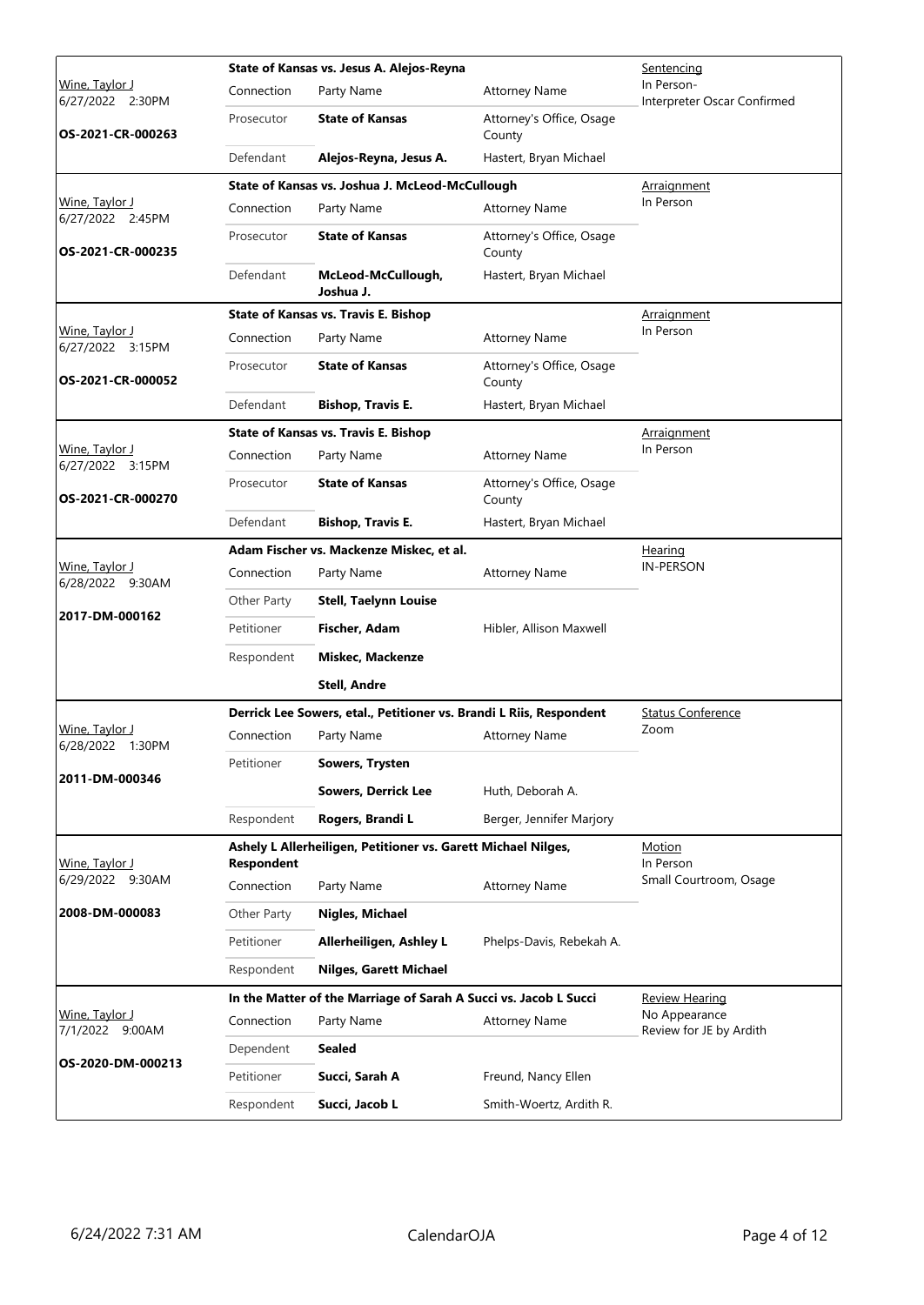|                                            |                                   | In the Matter of the Marriage of Paula L Moon vs. Kevin R Moon                                              | <b>Status Conference</b>         |                                   |
|--------------------------------------------|-----------------------------------|-------------------------------------------------------------------------------------------------------------|----------------------------------|-----------------------------------|
| Wine, Taylor J<br>7/5/2022 9:30AM          | Connection                        | Party Name                                                                                                  | <b>Attorney Name</b>             | Zoom                              |
|                                            | Dependent                         | <b>Sealed</b>                                                                                               |                                  |                                   |
| OS-2021-DM-000028                          |                                   | <b>Sealed</b>                                                                                               |                                  |                                   |
|                                            | Petitioner                        | Moon, Paula L                                                                                               | Freund, Nancy Ellen              |                                   |
|                                            | Respondent                        | Moon, Kevin R                                                                                               | Godderz, Frederick W.            |                                   |
|                                            |                                   | Jacob S. Schuetz vs. Samantha L. Thuringer                                                                  |                                  | <b>Status Conference</b>          |
| Wine, Taylor J<br>7/5/2022 9:45AM          | Connection                        | Party Name                                                                                                  | <b>Attorney Name</b>             | Zoom<br>Is 8/9 setting needed?    |
|                                            | Petitioner                        | Schuetz, Jacob S.                                                                                           | Netherton, Rene Marie            |                                   |
| OS-2021-DM-000153                          |                                   | Secretary, Dept for<br><b>Children &amp; Families</b>                                                       | 2, 4, & 5, Young Williams        |                                   |
|                                            | Respondent                        | Thuringer, Samantha L.                                                                                      | Huerter, Joseph P.               |                                   |
| Wine, Taylor J                             | <b>Respondent</b>                 | Jerry Dale Knauber Jr, et al., Petitioner vs. Jessica Stromgren,                                            |                                  | <b>Status Conference</b><br>Zoom  |
| 7/5/2022 10:00AM                           | Connection                        | Party Name                                                                                                  | <b>Attorney Name</b>             |                                   |
| 2016-DM-000182                             | Petitioner                        | Knauber, Jerry Dale, Jr                                                                                     | Smith-Woertz, Ardith R.          |                                   |
|                                            |                                   | Knauber, Kimberly                                                                                           |                                  |                                   |
|                                            |                                   | Knauber, Madlynn                                                                                            |                                  |                                   |
|                                            | Respondent                        | Stromgren, Jessica                                                                                          | Walsh, Janet C.                  |                                   |
|                                            | Sealed ********* Sealed ********* |                                                                                                             |                                  | PFA/PFS Hearing                   |
| Wine, Taylor J<br>7/5/2022 10:00AM         | Connection                        | Party Name                                                                                                  | <b>Attorney Name</b>             | <b>ZOOM</b>                       |
|                                            | Petitioner                        | <b>Sealed</b>                                                                                               |                                  |                                   |
| OS-2022-DM-000077                          | Respondent                        | <b>Sealed</b>                                                                                               |                                  |                                   |
| Wine, Taylor J                             |                                   | Secretary of Social & Rehabilitation Services, etal., Petitioner vs.<br><b>Matthew Burkdoll, Respondent</b> | <b>Status Conference</b><br>Zoom |                                   |
| 7/5/2022 10:15AM                           | Connection                        | Party Name                                                                                                  | <b>Attorney Name</b>             |                                   |
| 2009-DM-000253                             | Petitioner                        | <b>Secretary of Social &amp;</b><br><b>Rehabilitation Services</b>                                          | Mc Millan, Mark David            |                                   |
|                                            |                                   | Cobb, Alexa R                                                                                               |                                  |                                   |
|                                            |                                   | <b>Cobb, Danielle Nikkole</b>                                                                               |                                  |                                   |
|                                            | Respondent                        | <b>Burkdoll, Matthew</b>                                                                                    | Berger, Jennifer Marjory         |                                   |
|                                            |                                   | STATE OF KANSAS EX REL DCF, et al vs. Dustin Warner, et al                                                  |                                  | <b>Status Conference</b>          |
| <u> Wine, Taylor J</u><br>7/5/2022 10:30AM | Connection                        | Party Name                                                                                                  | <b>Attorney Name</b>             | Zoom                              |
|                                            | Dependent                         | <b>Sealed</b>                                                                                               |                                  |                                   |
| OS-2021-DM-000115                          | Petitioner                        | <b>STATE OF KANSAS EX REL</b> 2, 4, & 5, Young Williams<br><b>DCF</b>                                       |                                  |                                   |
|                                            |                                   | Finan, Taelynn M.                                                                                           | Walsh, Janet C.                  |                                   |
|                                            | Respondent                        | <b>Warner, Dustin</b>                                                                                       |                                  |                                   |
|                                            |                                   | Doles, Chevy J.                                                                                             |                                  |                                   |
|                                            |                                   | State of Kansas SRS, etal., Petitioner vs. Bobby L Cott, Respondent                                         |                                  | Motion                            |
| Wine, Taylor J<br>7/5/2022 10:30AM         | Connection                        | Party Name                                                                                                  | <b>Attorney Name</b>             | Motion to Reinstate Child Support |
| 2006-DM-000224                             | Petitioner                        | Rivas, Damien L                                                                                             |                                  |                                   |
|                                            |                                   | <b>State of Kansas DCF</b>                                                                                  | Mc Millan, Mark David            |                                   |
|                                            |                                   | <b>Rivas, Violet L</b>                                                                                      |                                  |                                   |
|                                            | Respondent                        | Cott, Bobby L                                                                                               |                                  |                                   |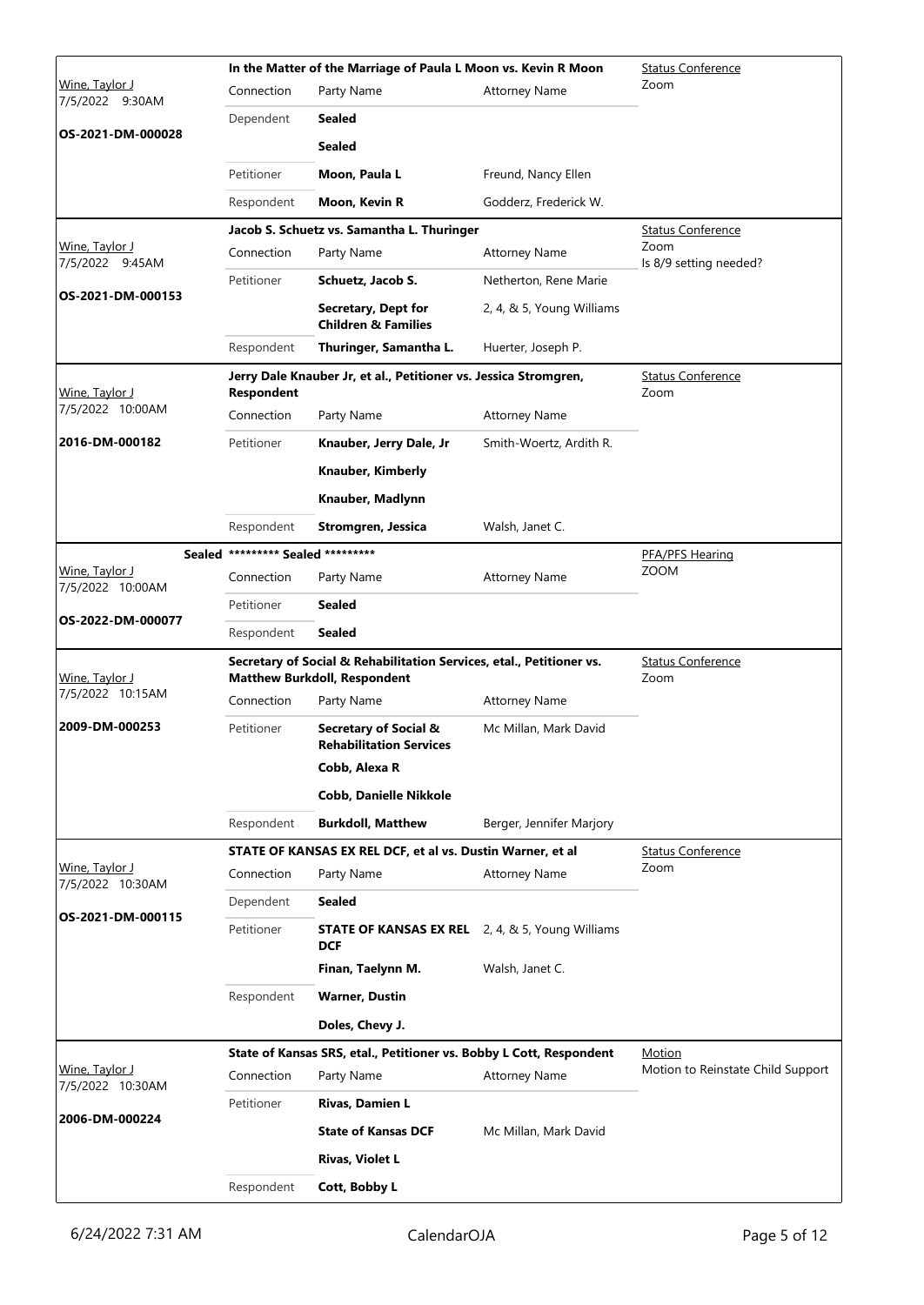| 7/5/2022 10:30AM<br>Connection<br>Party Name<br><b>Attorney Name</b><br>2013-DM-000051<br>Dependent<br><b>Sealed</b><br><b>Sealed</b><br><b>State of Kansas DCF</b><br>2, 4, & 5, Young Williams<br>Other Party<br>Petitioner<br>Standiferd, Cary Lee<br>Anschutz, Kelby<br><b>Anschutz, Shannon Irene</b><br>Respondent<br>In the Matter of the Marriage of Emily Renae McGuire vs. Travis<br><b>Status Conference</b><br>Zoom<br>Wine, Taylor J<br><b>Bruce</b><br>7/5/2022 10:45AM<br><b>GAL Motion</b><br>Connection<br>Party Name<br><b>Attorney Name</b><br>OS-2022-DM-000070<br>Petitioner<br><b>McGuire, Emily Renae</b><br>Oleen, Bentson Robert<br>Respondent<br><b>Bruce, Travis</b><br>Walsh, Janet C.<br>Derrik Cooley vs. Karley Reece<br><b>Status Conference</b><br>Wine, Taylor J<br>Zoom<br>Connection<br>Party Name<br><b>Attorney Name</b><br>7/5/2022 11:00AM<br>Dependent<br><b>Sealed</b><br>2020-DM-000054<br>Petitioner<br><b>Cooley, Derrik</b><br>Walsh, Janet C.<br>Respondent<br>Godderz, Frederick W.<br>Reece, Karley<br>Terry Lynn Rice vs. Tiffany Brosch<br>Dismissal<br>Wine, Taylor J<br>In person<br>Connection<br>Party Name<br><b>Attorney Name</b><br>7/5/2022 11:30AM<br><b>Sealed</b><br>Dependent<br>2020-DM-000080<br>Petitioner<br>Walsh, Janet C.<br><b>Rice, Terry Lynn</b><br><b>Brosch, Tiffany</b><br>Respondent<br>Erin L Rhoads vs. Justin L Rogers<br><b>Dismissal</b><br>Dismissal<br>Wine, Taylor J<br>Connection<br>Party Name<br><b>Attorney Name</b><br>7/5/2022 11:30AM<br>No JE ever filed by attys since<br>11/21/21<br>Petitioner<br>Rhoads, Erin L<br>Godderz, Frederick W.<br>2016-DM-000251<br>Respondent<br>Rogers, Justin L<br>Schrick, Heather Lynn<br>Brittian L Kitzman, et al. vs. Christina E Day<br>Dismissal<br>Dismissal<br>Wine, Taylor J<br>Connection<br>Party Name<br><b>Attorney Name</b><br>7/5/2022 11:30AM<br>No Service on Resp.<br>Other Party<br>Kitzman, Kane Michael<br>2019-DM-000167<br>Petitioner<br><b>State of Kansas DCF</b><br>2, 4, & 5, Young Williams<br>Kitzman, Brittian L<br>Godderz, Frederick W.<br>Day, Christina E<br>Respondent<br>Rolland Eugene Jackson Jr, Petitioner vs. Angela Lynn Jackson,<br>Dismissal<br>Dismissal Atty notified 11/3/21 JE<br>Wine, Taylor J<br><b>Respondent</b><br>7/5/2022 11:30AM<br>overdue<br>Connection<br>Party Name<br><b>Attorney Name</b><br>2019-DM-000197<br>Petitioner<br>Jackson, Rolland Eugene,<br>Voss, David C.<br>Jr<br>Jackson, Angela Lynn<br>Respondent<br>Pro Se, Party<br>In the Matter of the Marriage of Dennis Craig Lewis vs Donna Jo<br>Dismissal<br>Dismissal<br>Wine, Taylor J<br>Lewis<br>7/5/2022 11:30AM<br>No JE ever submitted<br>Connection<br>Party Name<br><b>Attorney Name</b><br>2020-DM-000051<br>Petitioner<br><b>Lewis, Dennis Craig</b><br>Brassel, Michelene Lisa<br>Lewis, Donna Jo<br>Respondent | Wine, Taylor J | <b>Respondent</b> | Kelby Jon Anschutz, Petitioner vs. Shannon Irene Anschutz, | Motion<br>Motion to Extend Child Support |  |
|---------------------------------------------------------------------------------------------------------------------------------------------------------------------------------------------------------------------------------------------------------------------------------------------------------------------------------------------------------------------------------------------------------------------------------------------------------------------------------------------------------------------------------------------------------------------------------------------------------------------------------------------------------------------------------------------------------------------------------------------------------------------------------------------------------------------------------------------------------------------------------------------------------------------------------------------------------------------------------------------------------------------------------------------------------------------------------------------------------------------------------------------------------------------------------------------------------------------------------------------------------------------------------------------------------------------------------------------------------------------------------------------------------------------------------------------------------------------------------------------------------------------------------------------------------------------------------------------------------------------------------------------------------------------------------------------------------------------------------------------------------------------------------------------------------------------------------------------------------------------------------------------------------------------------------------------------------------------------------------------------------------------------------------------------------------------------------------------------------------------------------------------------------------------------------------------------------------------------------------------------------------------------------------------------------------------------------------------------------------------------------------------------------------------------------------------------------------------------------------------------------------------------------------------------------------------------------------------------------------------------------------------------------------------------------------------------------------------------------------------------------------------------------------------------------------------------------------------------------------------------------------|----------------|-------------------|------------------------------------------------------------|------------------------------------------|--|
|                                                                                                                                                                                                                                                                                                                                                                                                                                                                                                                                                                                                                                                                                                                                                                                                                                                                                                                                                                                                                                                                                                                                                                                                                                                                                                                                                                                                                                                                                                                                                                                                                                                                                                                                                                                                                                                                                                                                                                                                                                                                                                                                                                                                                                                                                                                                                                                                                                                                                                                                                                                                                                                                                                                                                                                                                                                                                       |                |                   |                                                            |                                          |  |
|                                                                                                                                                                                                                                                                                                                                                                                                                                                                                                                                                                                                                                                                                                                                                                                                                                                                                                                                                                                                                                                                                                                                                                                                                                                                                                                                                                                                                                                                                                                                                                                                                                                                                                                                                                                                                                                                                                                                                                                                                                                                                                                                                                                                                                                                                                                                                                                                                                                                                                                                                                                                                                                                                                                                                                                                                                                                                       |                |                   |                                                            |                                          |  |
|                                                                                                                                                                                                                                                                                                                                                                                                                                                                                                                                                                                                                                                                                                                                                                                                                                                                                                                                                                                                                                                                                                                                                                                                                                                                                                                                                                                                                                                                                                                                                                                                                                                                                                                                                                                                                                                                                                                                                                                                                                                                                                                                                                                                                                                                                                                                                                                                                                                                                                                                                                                                                                                                                                                                                                                                                                                                                       |                |                   |                                                            |                                          |  |
|                                                                                                                                                                                                                                                                                                                                                                                                                                                                                                                                                                                                                                                                                                                                                                                                                                                                                                                                                                                                                                                                                                                                                                                                                                                                                                                                                                                                                                                                                                                                                                                                                                                                                                                                                                                                                                                                                                                                                                                                                                                                                                                                                                                                                                                                                                                                                                                                                                                                                                                                                                                                                                                                                                                                                                                                                                                                                       |                |                   |                                                            |                                          |  |
|                                                                                                                                                                                                                                                                                                                                                                                                                                                                                                                                                                                                                                                                                                                                                                                                                                                                                                                                                                                                                                                                                                                                                                                                                                                                                                                                                                                                                                                                                                                                                                                                                                                                                                                                                                                                                                                                                                                                                                                                                                                                                                                                                                                                                                                                                                                                                                                                                                                                                                                                                                                                                                                                                                                                                                                                                                                                                       |                |                   |                                                            |                                          |  |
|                                                                                                                                                                                                                                                                                                                                                                                                                                                                                                                                                                                                                                                                                                                                                                                                                                                                                                                                                                                                                                                                                                                                                                                                                                                                                                                                                                                                                                                                                                                                                                                                                                                                                                                                                                                                                                                                                                                                                                                                                                                                                                                                                                                                                                                                                                                                                                                                                                                                                                                                                                                                                                                                                                                                                                                                                                                                                       |                |                   |                                                            |                                          |  |
|                                                                                                                                                                                                                                                                                                                                                                                                                                                                                                                                                                                                                                                                                                                                                                                                                                                                                                                                                                                                                                                                                                                                                                                                                                                                                                                                                                                                                                                                                                                                                                                                                                                                                                                                                                                                                                                                                                                                                                                                                                                                                                                                                                                                                                                                                                                                                                                                                                                                                                                                                                                                                                                                                                                                                                                                                                                                                       |                |                   |                                                            |                                          |  |
|                                                                                                                                                                                                                                                                                                                                                                                                                                                                                                                                                                                                                                                                                                                                                                                                                                                                                                                                                                                                                                                                                                                                                                                                                                                                                                                                                                                                                                                                                                                                                                                                                                                                                                                                                                                                                                                                                                                                                                                                                                                                                                                                                                                                                                                                                                                                                                                                                                                                                                                                                                                                                                                                                                                                                                                                                                                                                       |                |                   |                                                            |                                          |  |
|                                                                                                                                                                                                                                                                                                                                                                                                                                                                                                                                                                                                                                                                                                                                                                                                                                                                                                                                                                                                                                                                                                                                                                                                                                                                                                                                                                                                                                                                                                                                                                                                                                                                                                                                                                                                                                                                                                                                                                                                                                                                                                                                                                                                                                                                                                                                                                                                                                                                                                                                                                                                                                                                                                                                                                                                                                                                                       |                |                   |                                                            |                                          |  |
|                                                                                                                                                                                                                                                                                                                                                                                                                                                                                                                                                                                                                                                                                                                                                                                                                                                                                                                                                                                                                                                                                                                                                                                                                                                                                                                                                                                                                                                                                                                                                                                                                                                                                                                                                                                                                                                                                                                                                                                                                                                                                                                                                                                                                                                                                                                                                                                                                                                                                                                                                                                                                                                                                                                                                                                                                                                                                       |                |                   |                                                            |                                          |  |
|                                                                                                                                                                                                                                                                                                                                                                                                                                                                                                                                                                                                                                                                                                                                                                                                                                                                                                                                                                                                                                                                                                                                                                                                                                                                                                                                                                                                                                                                                                                                                                                                                                                                                                                                                                                                                                                                                                                                                                                                                                                                                                                                                                                                                                                                                                                                                                                                                                                                                                                                                                                                                                                                                                                                                                                                                                                                                       |                |                   |                                                            |                                          |  |
|                                                                                                                                                                                                                                                                                                                                                                                                                                                                                                                                                                                                                                                                                                                                                                                                                                                                                                                                                                                                                                                                                                                                                                                                                                                                                                                                                                                                                                                                                                                                                                                                                                                                                                                                                                                                                                                                                                                                                                                                                                                                                                                                                                                                                                                                                                                                                                                                                                                                                                                                                                                                                                                                                                                                                                                                                                                                                       |                |                   |                                                            |                                          |  |
|                                                                                                                                                                                                                                                                                                                                                                                                                                                                                                                                                                                                                                                                                                                                                                                                                                                                                                                                                                                                                                                                                                                                                                                                                                                                                                                                                                                                                                                                                                                                                                                                                                                                                                                                                                                                                                                                                                                                                                                                                                                                                                                                                                                                                                                                                                                                                                                                                                                                                                                                                                                                                                                                                                                                                                                                                                                                                       |                |                   |                                                            |                                          |  |
|                                                                                                                                                                                                                                                                                                                                                                                                                                                                                                                                                                                                                                                                                                                                                                                                                                                                                                                                                                                                                                                                                                                                                                                                                                                                                                                                                                                                                                                                                                                                                                                                                                                                                                                                                                                                                                                                                                                                                                                                                                                                                                                                                                                                                                                                                                                                                                                                                                                                                                                                                                                                                                                                                                                                                                                                                                                                                       |                |                   |                                                            |                                          |  |
|                                                                                                                                                                                                                                                                                                                                                                                                                                                                                                                                                                                                                                                                                                                                                                                                                                                                                                                                                                                                                                                                                                                                                                                                                                                                                                                                                                                                                                                                                                                                                                                                                                                                                                                                                                                                                                                                                                                                                                                                                                                                                                                                                                                                                                                                                                                                                                                                                                                                                                                                                                                                                                                                                                                                                                                                                                                                                       |                |                   |                                                            |                                          |  |
|                                                                                                                                                                                                                                                                                                                                                                                                                                                                                                                                                                                                                                                                                                                                                                                                                                                                                                                                                                                                                                                                                                                                                                                                                                                                                                                                                                                                                                                                                                                                                                                                                                                                                                                                                                                                                                                                                                                                                                                                                                                                                                                                                                                                                                                                                                                                                                                                                                                                                                                                                                                                                                                                                                                                                                                                                                                                                       |                |                   |                                                            |                                          |  |
|                                                                                                                                                                                                                                                                                                                                                                                                                                                                                                                                                                                                                                                                                                                                                                                                                                                                                                                                                                                                                                                                                                                                                                                                                                                                                                                                                                                                                                                                                                                                                                                                                                                                                                                                                                                                                                                                                                                                                                                                                                                                                                                                                                                                                                                                                                                                                                                                                                                                                                                                                                                                                                                                                                                                                                                                                                                                                       |                |                   |                                                            |                                          |  |
|                                                                                                                                                                                                                                                                                                                                                                                                                                                                                                                                                                                                                                                                                                                                                                                                                                                                                                                                                                                                                                                                                                                                                                                                                                                                                                                                                                                                                                                                                                                                                                                                                                                                                                                                                                                                                                                                                                                                                                                                                                                                                                                                                                                                                                                                                                                                                                                                                                                                                                                                                                                                                                                                                                                                                                                                                                                                                       |                |                   |                                                            |                                          |  |
|                                                                                                                                                                                                                                                                                                                                                                                                                                                                                                                                                                                                                                                                                                                                                                                                                                                                                                                                                                                                                                                                                                                                                                                                                                                                                                                                                                                                                                                                                                                                                                                                                                                                                                                                                                                                                                                                                                                                                                                                                                                                                                                                                                                                                                                                                                                                                                                                                                                                                                                                                                                                                                                                                                                                                                                                                                                                                       |                |                   |                                                            |                                          |  |
|                                                                                                                                                                                                                                                                                                                                                                                                                                                                                                                                                                                                                                                                                                                                                                                                                                                                                                                                                                                                                                                                                                                                                                                                                                                                                                                                                                                                                                                                                                                                                                                                                                                                                                                                                                                                                                                                                                                                                                                                                                                                                                                                                                                                                                                                                                                                                                                                                                                                                                                                                                                                                                                                                                                                                                                                                                                                                       |                |                   |                                                            |                                          |  |
|                                                                                                                                                                                                                                                                                                                                                                                                                                                                                                                                                                                                                                                                                                                                                                                                                                                                                                                                                                                                                                                                                                                                                                                                                                                                                                                                                                                                                                                                                                                                                                                                                                                                                                                                                                                                                                                                                                                                                                                                                                                                                                                                                                                                                                                                                                                                                                                                                                                                                                                                                                                                                                                                                                                                                                                                                                                                                       |                |                   |                                                            |                                          |  |
|                                                                                                                                                                                                                                                                                                                                                                                                                                                                                                                                                                                                                                                                                                                                                                                                                                                                                                                                                                                                                                                                                                                                                                                                                                                                                                                                                                                                                                                                                                                                                                                                                                                                                                                                                                                                                                                                                                                                                                                                                                                                                                                                                                                                                                                                                                                                                                                                                                                                                                                                                                                                                                                                                                                                                                                                                                                                                       |                |                   |                                                            |                                          |  |
|                                                                                                                                                                                                                                                                                                                                                                                                                                                                                                                                                                                                                                                                                                                                                                                                                                                                                                                                                                                                                                                                                                                                                                                                                                                                                                                                                                                                                                                                                                                                                                                                                                                                                                                                                                                                                                                                                                                                                                                                                                                                                                                                                                                                                                                                                                                                                                                                                                                                                                                                                                                                                                                                                                                                                                                                                                                                                       |                |                   |                                                            |                                          |  |
|                                                                                                                                                                                                                                                                                                                                                                                                                                                                                                                                                                                                                                                                                                                                                                                                                                                                                                                                                                                                                                                                                                                                                                                                                                                                                                                                                                                                                                                                                                                                                                                                                                                                                                                                                                                                                                                                                                                                                                                                                                                                                                                                                                                                                                                                                                                                                                                                                                                                                                                                                                                                                                                                                                                                                                                                                                                                                       |                |                   |                                                            |                                          |  |
|                                                                                                                                                                                                                                                                                                                                                                                                                                                                                                                                                                                                                                                                                                                                                                                                                                                                                                                                                                                                                                                                                                                                                                                                                                                                                                                                                                                                                                                                                                                                                                                                                                                                                                                                                                                                                                                                                                                                                                                                                                                                                                                                                                                                                                                                                                                                                                                                                                                                                                                                                                                                                                                                                                                                                                                                                                                                                       |                |                   |                                                            |                                          |  |
|                                                                                                                                                                                                                                                                                                                                                                                                                                                                                                                                                                                                                                                                                                                                                                                                                                                                                                                                                                                                                                                                                                                                                                                                                                                                                                                                                                                                                                                                                                                                                                                                                                                                                                                                                                                                                                                                                                                                                                                                                                                                                                                                                                                                                                                                                                                                                                                                                                                                                                                                                                                                                                                                                                                                                                                                                                                                                       |                |                   |                                                            |                                          |  |
|                                                                                                                                                                                                                                                                                                                                                                                                                                                                                                                                                                                                                                                                                                                                                                                                                                                                                                                                                                                                                                                                                                                                                                                                                                                                                                                                                                                                                                                                                                                                                                                                                                                                                                                                                                                                                                                                                                                                                                                                                                                                                                                                                                                                                                                                                                                                                                                                                                                                                                                                                                                                                                                                                                                                                                                                                                                                                       |                |                   |                                                            |                                          |  |
|                                                                                                                                                                                                                                                                                                                                                                                                                                                                                                                                                                                                                                                                                                                                                                                                                                                                                                                                                                                                                                                                                                                                                                                                                                                                                                                                                                                                                                                                                                                                                                                                                                                                                                                                                                                                                                                                                                                                                                                                                                                                                                                                                                                                                                                                                                                                                                                                                                                                                                                                                                                                                                                                                                                                                                                                                                                                                       |                |                   |                                                            |                                          |  |
|                                                                                                                                                                                                                                                                                                                                                                                                                                                                                                                                                                                                                                                                                                                                                                                                                                                                                                                                                                                                                                                                                                                                                                                                                                                                                                                                                                                                                                                                                                                                                                                                                                                                                                                                                                                                                                                                                                                                                                                                                                                                                                                                                                                                                                                                                                                                                                                                                                                                                                                                                                                                                                                                                                                                                                                                                                                                                       |                |                   |                                                            |                                          |  |
|                                                                                                                                                                                                                                                                                                                                                                                                                                                                                                                                                                                                                                                                                                                                                                                                                                                                                                                                                                                                                                                                                                                                                                                                                                                                                                                                                                                                                                                                                                                                                                                                                                                                                                                                                                                                                                                                                                                                                                                                                                                                                                                                                                                                                                                                                                                                                                                                                                                                                                                                                                                                                                                                                                                                                                                                                                                                                       |                |                   |                                                            |                                          |  |
|                                                                                                                                                                                                                                                                                                                                                                                                                                                                                                                                                                                                                                                                                                                                                                                                                                                                                                                                                                                                                                                                                                                                                                                                                                                                                                                                                                                                                                                                                                                                                                                                                                                                                                                                                                                                                                                                                                                                                                                                                                                                                                                                                                                                                                                                                                                                                                                                                                                                                                                                                                                                                                                                                                                                                                                                                                                                                       |                |                   |                                                            |                                          |  |
|                                                                                                                                                                                                                                                                                                                                                                                                                                                                                                                                                                                                                                                                                                                                                                                                                                                                                                                                                                                                                                                                                                                                                                                                                                                                                                                                                                                                                                                                                                                                                                                                                                                                                                                                                                                                                                                                                                                                                                                                                                                                                                                                                                                                                                                                                                                                                                                                                                                                                                                                                                                                                                                                                                                                                                                                                                                                                       |                |                   |                                                            |                                          |  |
|                                                                                                                                                                                                                                                                                                                                                                                                                                                                                                                                                                                                                                                                                                                                                                                                                                                                                                                                                                                                                                                                                                                                                                                                                                                                                                                                                                                                                                                                                                                                                                                                                                                                                                                                                                                                                                                                                                                                                                                                                                                                                                                                                                                                                                                                                                                                                                                                                                                                                                                                                                                                                                                                                                                                                                                                                                                                                       |                |                   |                                                            |                                          |  |
|                                                                                                                                                                                                                                                                                                                                                                                                                                                                                                                                                                                                                                                                                                                                                                                                                                                                                                                                                                                                                                                                                                                                                                                                                                                                                                                                                                                                                                                                                                                                                                                                                                                                                                                                                                                                                                                                                                                                                                                                                                                                                                                                                                                                                                                                                                                                                                                                                                                                                                                                                                                                                                                                                                                                                                                                                                                                                       |                |                   |                                                            |                                          |  |
|                                                                                                                                                                                                                                                                                                                                                                                                                                                                                                                                                                                                                                                                                                                                                                                                                                                                                                                                                                                                                                                                                                                                                                                                                                                                                                                                                                                                                                                                                                                                                                                                                                                                                                                                                                                                                                                                                                                                                                                                                                                                                                                                                                                                                                                                                                                                                                                                                                                                                                                                                                                                                                                                                                                                                                                                                                                                                       |                |                   |                                                            |                                          |  |
|                                                                                                                                                                                                                                                                                                                                                                                                                                                                                                                                                                                                                                                                                                                                                                                                                                                                                                                                                                                                                                                                                                                                                                                                                                                                                                                                                                                                                                                                                                                                                                                                                                                                                                                                                                                                                                                                                                                                                                                                                                                                                                                                                                                                                                                                                                                                                                                                                                                                                                                                                                                                                                                                                                                                                                                                                                                                                       |                |                   |                                                            |                                          |  |
|                                                                                                                                                                                                                                                                                                                                                                                                                                                                                                                                                                                                                                                                                                                                                                                                                                                                                                                                                                                                                                                                                                                                                                                                                                                                                                                                                                                                                                                                                                                                                                                                                                                                                                                                                                                                                                                                                                                                                                                                                                                                                                                                                                                                                                                                                                                                                                                                                                                                                                                                                                                                                                                                                                                                                                                                                                                                                       |                |                   |                                                            |                                          |  |
|                                                                                                                                                                                                                                                                                                                                                                                                                                                                                                                                                                                                                                                                                                                                                                                                                                                                                                                                                                                                                                                                                                                                                                                                                                                                                                                                                                                                                                                                                                                                                                                                                                                                                                                                                                                                                                                                                                                                                                                                                                                                                                                                                                                                                                                                                                                                                                                                                                                                                                                                                                                                                                                                                                                                                                                                                                                                                       |                |                   |                                                            |                                          |  |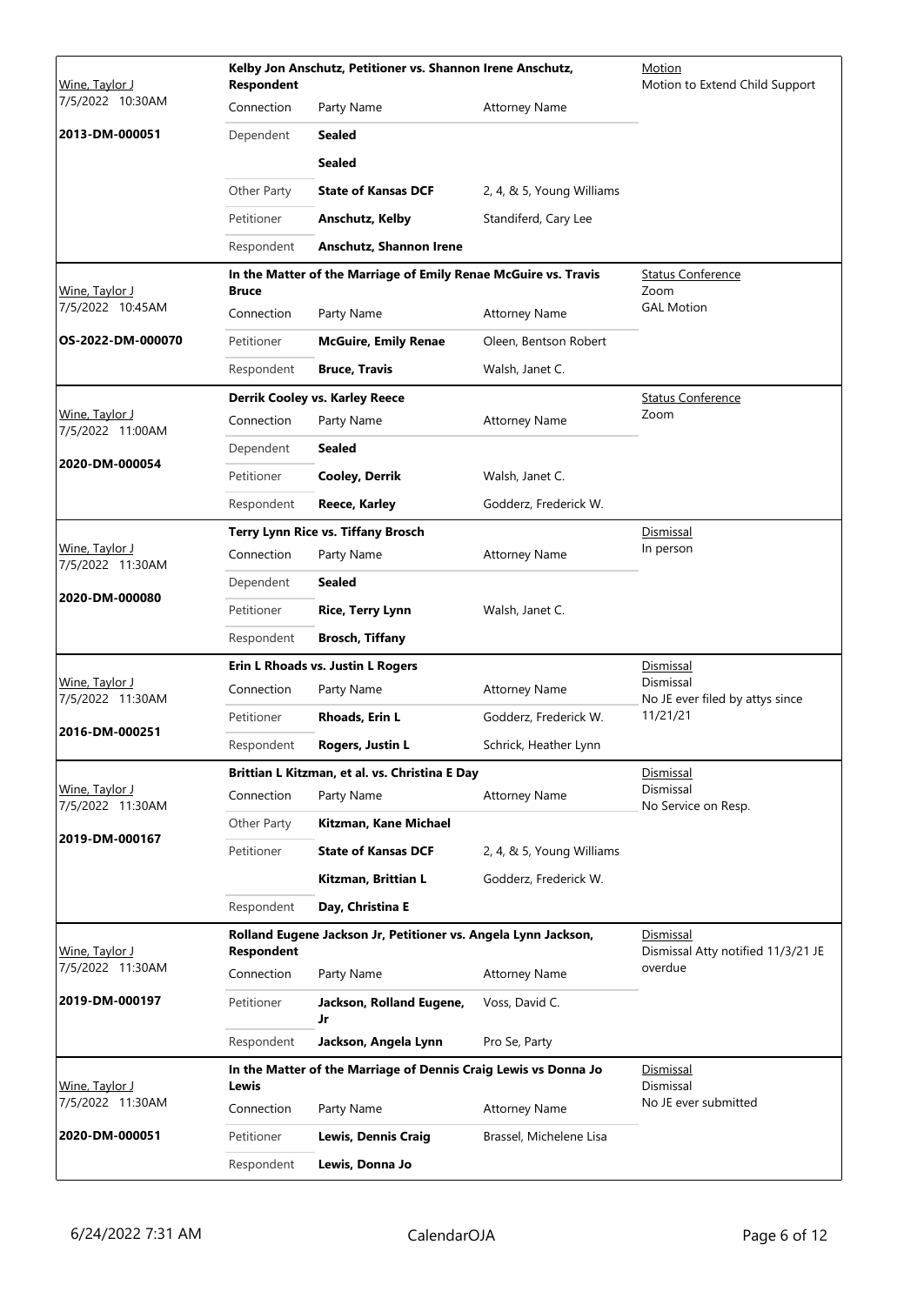|                                     |                     | Virginia Ann Nichols vs. Gunnar Matthew Rice<br>Dismissal                                        |                                            |                                                              |
|-------------------------------------|---------------------|--------------------------------------------------------------------------------------------------|--------------------------------------------|--------------------------------------------------------------|
| Wine, Taylor J<br>7/5/2022 11:30AM  | Connection          | Party Name                                                                                       | <b>Attorney Name</b>                       | Case consolidated with 20DM35,<br>final orders entered in 35 |
|                                     | Other Party         | <b>MLN</b>                                                                                       |                                            |                                                              |
| 2020-DM-000058                      | Petitioner          | Nichols, Virginia Ann                                                                            | Foster, Samantha Grace                     |                                                              |
|                                     | Respondent          | <b>Rice, Gunnar Matthew</b>                                                                      |                                            |                                                              |
| <u> Wine, Taylor J</u>              | <b>Hughes</b>       | In the Matter of the Marriage of Heather A Hughes vs Jonathan M                                  |                                            | Motion<br>Zoom                                               |
| 7/5/2022 1:15PM                     | Connection          | Party Name                                                                                       | <b>Attorney Name</b>                       | Motion to modify/concilliation                               |
| 2019-DM-000189                      | Other Party         | <b>Hughes, Shaine Elizabeth</b>                                                                  |                                            |                                                              |
|                                     |                     | Hughes, Josie Lakelyn                                                                            |                                            |                                                              |
|                                     | <b>State Agency</b> | <b>State of Kansas DCF</b>                                                                       | 2, 4, & 5, Young Williams                  |                                                              |
|                                     | Petitioner          | Hughes, Heather A                                                                                | Walsh, Janet C.                            |                                                              |
|                                     | Respondent          | Hughes, Jonathan M                                                                               | Poe, Breanne Christine<br><b>Hendricks</b> |                                                              |
| <u>Wine, Taylor J</u>               |                     | In the Matter of the Marriage of Autumn Shae Kaiser De Jasso vs.<br>Jose Armando Jasso-Hernandez |                                            | Dismissal<br>Pro Se                                          |
| 7/5/2022 1:45PM                     | Connection          | Party Name                                                                                       | <b>Attorney Name</b>                       |                                                              |
| OS-2021-DM-000191                   | Petitioner          | Kaiser De Jasso, Autumn<br><b>Shae</b>                                                           |                                            |                                                              |
|                                     | Respondent          | Jasso-Hernandez, Jose<br><b>Armando</b>                                                          |                                            |                                                              |
|                                     |                     | Dillon W Brown vs. Abby N Frecks                                                                 |                                            | Hearing                                                      |
| Wine, Taylor J<br>7/5/2022 2:00PM   | Connection          | Party Name                                                                                       | <b>Attorney Name</b>                       | In Person                                                    |
| OS-2021-DM-000113                   | Dependent           | Sealed                                                                                           |                                            |                                                              |
|                                     | Petitioner          | <b>Brown, Dillon W</b>                                                                           | McElroy, Keegan Marie                      |                                                              |
|                                     | Respondent          | Frecks, Abby N                                                                                   | Smith-Woertz, Ardith R.                    |                                                              |
| Wine, Taylor J                      | Ingraham            | In the Matter of the Municipal Appeal of Samantha Mialee Wayne                                   |                                            | <b>Status Conference</b><br>Zoom                             |
| 7/11/2022 9:30AM                    | Connection          | Party Name                                                                                       | <b>Attorney Name</b>                       |                                                              |
| OS-2022-CR-000030                   | Municipality        | <b>City of Overbrook</b>                                                                         | Coffman, Michael J.                        |                                                              |
|                                     | Defendant           | Ingraham, Samantha<br><b>Mialee Wayne</b>                                                        | Thuston, Linus Augustus                    |                                                              |
|                                     |                     | State of Kansas vs. Emajen C. Avery                                                              |                                            | Arraignment                                                  |
| Wine, Taylor J<br>7/11/2022 9:45AM  | Connection          | Party Name                                                                                       | <b>Attorney Name</b>                       | In Person                                                    |
| OS-2022-CR-000057                   | Prosecutor          | <b>State of Kansas</b>                                                                           | Attorney's Office, Osage<br>County         |                                                              |
|                                     | Defendant           | Avery, Emajen C.                                                                                 | Hastert, Bryan Michael                     |                                                              |
|                                     |                     | <b>State of Kansas vs. Lance D Segrist</b>                                                       |                                            | <b>Status Conference</b>                                     |
| Wine, Taylor J<br>7/11/2022 10:00AM | Connection          | Party Name                                                                                       | <b>Attorney Name</b>                       |                                                              |
| OS-2021-TR-000916                   | Prosecutor          | <b>State of Kansas</b>                                                                           | Attorney's Office, Osage<br>County         |                                                              |
|                                     | Defendant           | <b>Segrist, Lance D</b>                                                                          | Hastert, Bryan Michael                     |                                                              |
|                                     |                     | <b>State of Kansas vs. Lance David Segrist</b>                                                   |                                            | <b>Status Conference</b>                                     |
| Wine, Taylor J<br>7/11/2022 10:00AM | Connection          | Party Name                                                                                       | <b>Attorney Name</b>                       |                                                              |
| 2019-TR-000242                      | Prosecutor          | <b>State of Kansas</b>                                                                           | Attorney's Office, Osage<br>County         |                                                              |
|                                     | Defendant           | <b>Segrist, Lance David</b>                                                                      | Hastert, Bryan Michael                     |                                                              |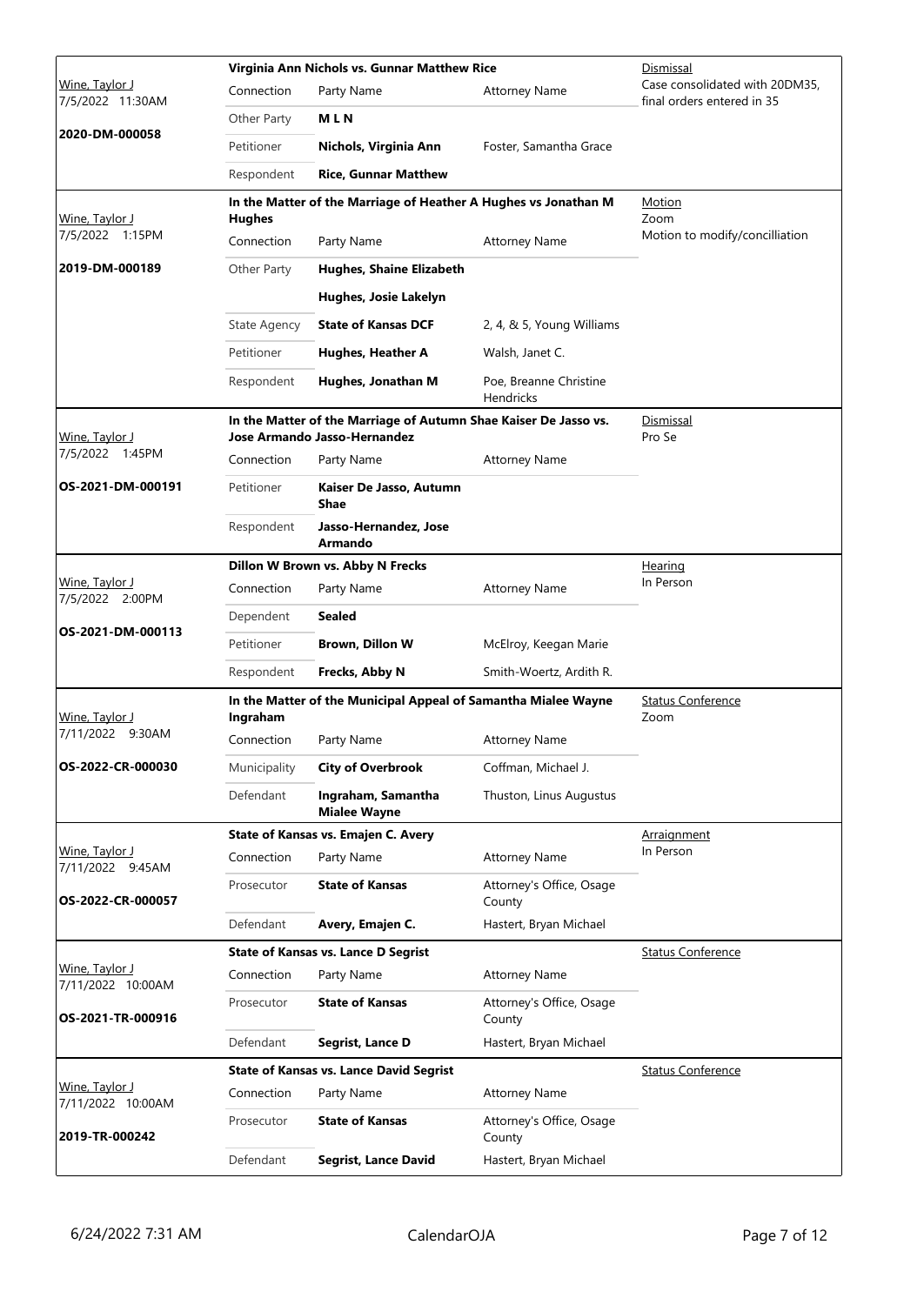|                                            | <b>State of Kansas vs. Courtnee M Green</b> |                                                |                                    | Motion                                       |
|--------------------------------------------|---------------------------------------------|------------------------------------------------|------------------------------------|----------------------------------------------|
| Wine, Taylor J<br>7/11/2022 10:15AM        | Connection                                  | Party Name                                     | <b>Attorney Name</b>               | In person,<br>Revoke Probation, \$122 RI Fee |
| 2018-CR-000055                             | Prosecutor                                  | <b>State of Kansas</b>                         | Attorney's Office, Osage<br>County |                                              |
|                                            | Defendant                                   | <b>Green, Courtnee Michelle</b>                | Hastert, Bryan Michael             |                                              |
|                                            |                                             | <b>State of Kansas vs. Levi N. Ludwick</b>     |                                    | Arraignment                                  |
| Wine, Taylor J<br>7/11/2022 10:30AM        | Connection                                  | Party Name                                     | <b>Attorney Name</b>               | In Person<br>Preliminary Waiver              |
| OS-2022-CR-000042                          | Prosecutor                                  | <b>State of Kansas</b>                         | Attorney's Office, Osage<br>County |                                              |
|                                            | Defendant                                   | Ludwick, Levi N.                               | Willard, James S.                  |                                              |
|                                            |                                             | <b>State of Kansas vs. Levi N. Ludwick</b>     |                                    | <b>Arraignment</b>                           |
| Wine, Taylor J<br>7/11/2022 10:30AM        | Connection                                  | Party Name                                     | <b>Attorney Name</b>               | In Person<br>Preliminary Waiver              |
| OS-2021-CR-000196                          | Prosecutor                                  | <b>State of Kansas</b>                         | Attorney's Office, Osage<br>County |                                              |
|                                            | Defendant                                   | Ludwick, Levi N.                               | Willard, James S.                  |                                              |
|                                            |                                             | State of Kansas vs. Dalton J. Farrar           |                                    | Motion                                       |
| Wine, Taylor J<br>7/11/2022 11:15AM        | Connection                                  | Party Name                                     | <b>Attorney Name</b>               | Zoom from ElDorado DOC                       |
| OS-2020-CR-000215                          | Prosecutor                                  | <b>State of Kansas</b>                         | Attorney's Office, Osage<br>County |                                              |
|                                            | Defendant                                   | Farrar, Dalton J.                              | Hastert, Bryan Michael             |                                              |
|                                            |                                             | State of Kansas vs. Addison J.S. Letsch        |                                    | <b>Status Conference</b>                     |
| Wine, Taylor J<br>7/11/2022 11:30AM        | Connection                                  | Party Name                                     | <b>Attorney Name</b>               | Zoom<br>RE: Monitoring Device                |
| OS-2021-CR-000240                          | Prosecutor                                  | <b>State of Kansas</b>                         | Attorney's Office, Osage<br>County |                                              |
|                                            | Defendant                                   | Letsch, Addison J.S.                           | Joseph, Christopher<br>Michael     |                                              |
|                                            |                                             | <b>State of Kansas vs. Michael B. McGuire</b>  |                                    | <b>Status Conference</b>                     |
| Wine, Taylor J<br>7/11/2022 1:30PM         | Connection                                  | Party Name                                     | <b>Attorney Name</b>               |                                              |
| OS-2021-CR-000211                          | Prosecutor                                  | <b>State of Kansas</b>                         | Attorney's Office, Osage<br>County |                                              |
|                                            | Defendant                                   | McGuire, Michael B.                            | Walker, William Christopher        |                                              |
|                                            |                                             | <b>State of Kansas vs. Michael B. McGuire</b>  |                                    | <b>Status Conference</b>                     |
| Wine, Taylor J<br>7/11/2022 1:30PM         | Connection                                  | Party Name                                     | <b>Attorney Name</b>               |                                              |
| OS-2021-CR-000202                          | Prosecutor                                  | <b>State of Kansas</b>                         | Attorney's Office, Osage<br>County |                                              |
|                                            | Defendant                                   | McGuire, Michael B.                            | Walker, William Christopher        |                                              |
|                                            |                                             | Bryce A. Moore, et al vs. Alyssia Elaine Davis |                                    | <b>Status Conference</b>                     |
| Wine, Taylor J<br>7/11/2022 1:30PM         | Connection                                  | Party Name                                     | <b>Attorney Name</b>               | zoom                                         |
|                                            | Petitioner                                  | Moore, Bryce A.                                | Packer, Danielle Nicole            |                                              |
| OS-2021-DM-000188                          |                                             | Davis, Karson M                                |                                    |                                              |
|                                            | Respondent                                  | Davis, Alyssia Elaine                          | Spangler, Jennifer Elizabeth       |                                              |
|                                            | Sealed ********* Sealed *********           |                                                |                                    | <u>Permanency - 1</u>                        |
| <u> Wine, Taylor J</u><br>7/11/2022 2:00PM | Connection                                  | Party Name                                     | <b>Attorney Name</b>               | <b>ZOOM</b>                                  |
| 2019-JC-000018                             | Child in Need<br>of Care                    | <b>Sealed</b>                                  | Hastert, Bryan Michael             |                                              |
|                                            | Petitioner                                  | <b>Sealed</b>                                  | Attorney's Office, Osage<br>County |                                              |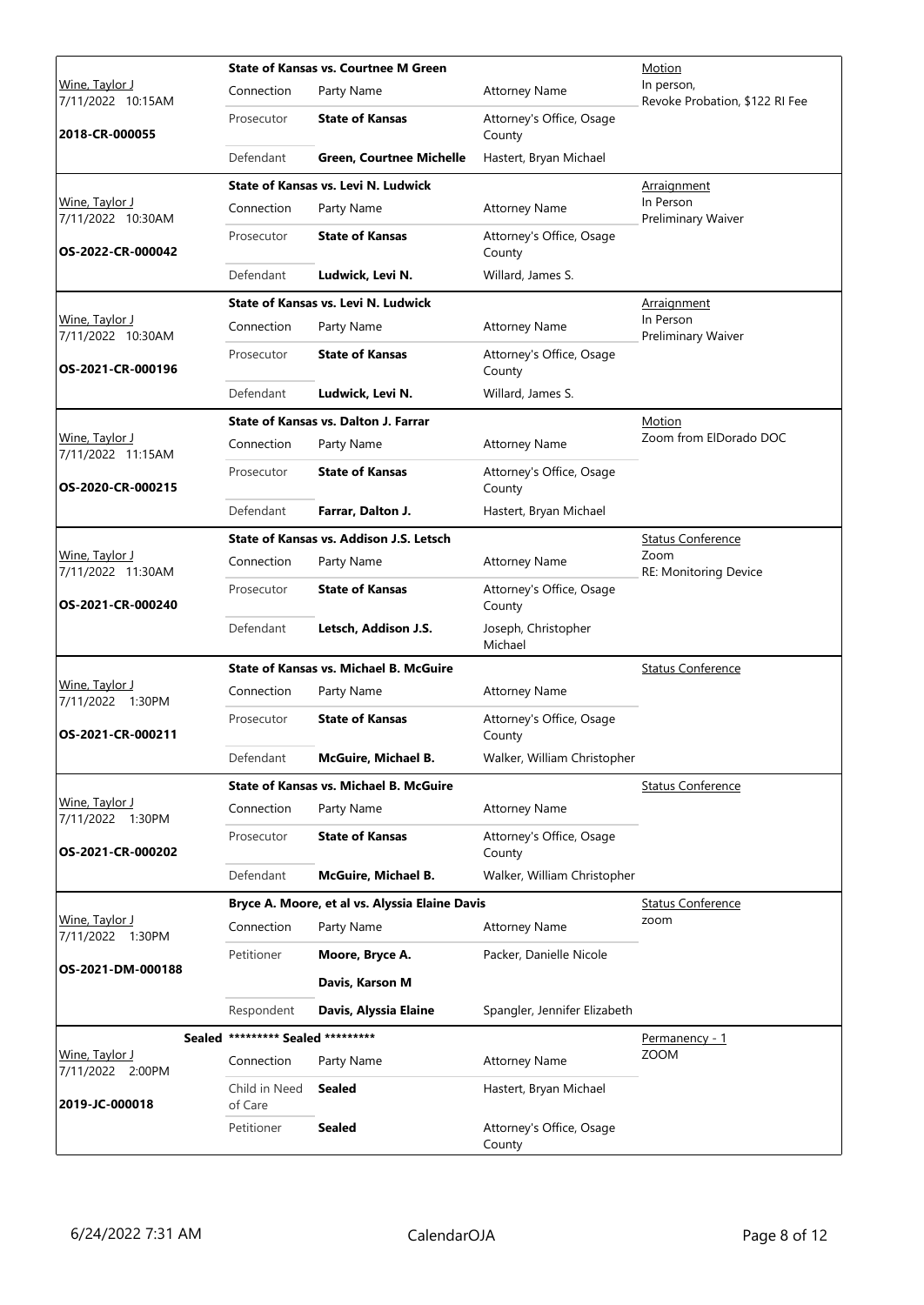| Wine, Taylor J                            | In the Matter of the Marriage of Rebecca J. Bowen-Dorman vs.<br><b>Sean Thomas Dorman</b> |                                                       |                                    | <b>Status Conference</b><br>Zoom attys only, clients optinal |
|-------------------------------------------|-------------------------------------------------------------------------------------------|-------------------------------------------------------|------------------------------------|--------------------------------------------------------------|
| 7/11/2022 3:00PM                          | Connection                                                                                | Party Name                                            | <b>Attorney Name</b>               |                                                              |
| OS-2021-DM-000193                         | Petitioner                                                                                | Bowen-Dorman, Rebecca J. Blair, Brynn Elizabeth       |                                    |                                                              |
|                                           | Respondent                                                                                | Dorman, Sean Thomas                                   | Wittman, Hannah Renay              |                                                              |
|                                           |                                                                                           | Rachel Bronson vs. Tryntan L. Buchman                 |                                    | <b>Status Conference</b>                                     |
| <u>Wine, Taylor J</u><br>7/11/2022 3:15PM | Connection                                                                                | Party Name                                            | <b>Attorney Name</b>               | Zoom                                                         |
|                                           | Petitioner                                                                                | <b>Bronson, Rachel</b>                                | Biggs, James Bradley               |                                                              |
| OS-2021-DM-000195                         | Respondent                                                                                | Buchman, Tryntan L.                                   | Allemang, Richard Clark, II        |                                                              |
|                                           |                                                                                           | Joey P Peer, Petitioner vs. Isabella Peer, Respondent |                                    | <b>Bench Trial</b>                                           |
| Wine, Taylor J<br>7/12/2022 9:00AM        | Connection                                                                                | Party Name                                            | <b>Attorney Name</b>               | Day 1 of 2 in person                                         |
|                                           | Dependent                                                                                 | <b>Sealed</b>                                         | Phelps-Davis, Rebekah A.           |                                                              |
| 2017-DM-000203                            |                                                                                           | <b>Sealed</b>                                         | Phelps-Davis, Rebekah A.           |                                                              |
|                                           | Other Party                                                                               | <b>State of Kansas DCF</b>                            | 2, 4, & 5, Young Williams          |                                                              |
|                                           | Petitioner                                                                                | Peer, Joey P                                          | Freund, Nancy Ellen                |                                                              |
|                                           | Respondent                                                                                | Peer, Isabella                                        | Snyder, Sarah Catherine            |                                                              |
|                                           | Guardian Ad                                                                               | Phelps-Davis, Rebekah A.                              |                                    |                                                              |
|                                           | Litem                                                                                     | Phelps-Davis, Rebekah A.                              |                                    |                                                              |
|                                           |                                                                                           | Joey P Peer, Petitioner vs. Isabella Peer, Respondent |                                    | <b>Bench Trial</b>                                           |
| <u>Wine, Taylor J</u><br>7/13/2022 9:00AM | Connection                                                                                | Party Name                                            | <b>Attorney Name</b>               | In Person, Day 2 of 2                                        |
| 2017-DM-000203                            | Dependent                                                                                 | Sealed                                                | Phelps-Davis, Rebekah A.           |                                                              |
|                                           |                                                                                           | <b>Sealed</b>                                         | Phelps-Davis, Rebekah A.           |                                                              |
|                                           | Other Party                                                                               | <b>State of Kansas DCF</b>                            | 2, 4, & 5, Young Williams          |                                                              |
|                                           | Petitioner                                                                                | Peer, Joey P                                          | Freund, Nancy Ellen                |                                                              |
|                                           | Respondent                                                                                | Peer, Isabella                                        | Snyder, Sarah Catherine            |                                                              |
|                                           | Guardian Ad                                                                               | Phelps-Davis, Rebekah A.                              |                                    |                                                              |
|                                           | Litem                                                                                     | Phelps-Davis, Rebekah A.                              |                                    |                                                              |
|                                           |                                                                                           | <b>State of Kansas vs. Robert T. Lewis</b>            |                                    | Arraignment                                                  |
| Wine, Taylor J<br>7/18/2022 9:30AM        | Connection                                                                                | Party Name                                            | <b>Attorney Name</b>               | In Person                                                    |
| OS-2021-CR-000083                         | Prosecutor                                                                                | <b>State of Kansas</b>                                | Attorney's Office, Osage<br>County |                                                              |
|                                           | Defendant                                                                                 | Lewis, Robert T.                                      | Boyd, John Arthur                  |                                                              |
|                                           |                                                                                           | State of Kansas vs. Debra M. Hutchison                |                                    | Sentencing                                                   |
| Wine, Taylor J<br>7/18/2022 9:30AM        | Connection                                                                                | Party Name                                            | <b>Attorney Name</b>               | in person                                                    |
| OS-2021-CR-000205                         | Prosecutor                                                                                | <b>State of Kansas</b>                                | Attorney's Office, Osage<br>County |                                                              |
|                                           | Defendant                                                                                 | Hutchison, Debra M.                                   | Boyd, John Arthur                  |                                                              |
|                                           |                                                                                           | <b>State of Kansas vs. Edward Traver</b>              |                                    | <b>Status Conference</b>                                     |
| Wine, Taylor J<br>7/18/2022 9:45AM        | Connection                                                                                | Party Name                                            | <b>Attorney Name</b>               |                                                              |
| OS-2022-TR-000089                         | Prosecutor                                                                                | <b>State of Kansas</b>                                | Attorney's Office, Osage<br>County |                                                              |
|                                           | Defendant                                                                                 | <b>Traver, Edward</b>                                 | Boyd, John Arthur                  |                                                              |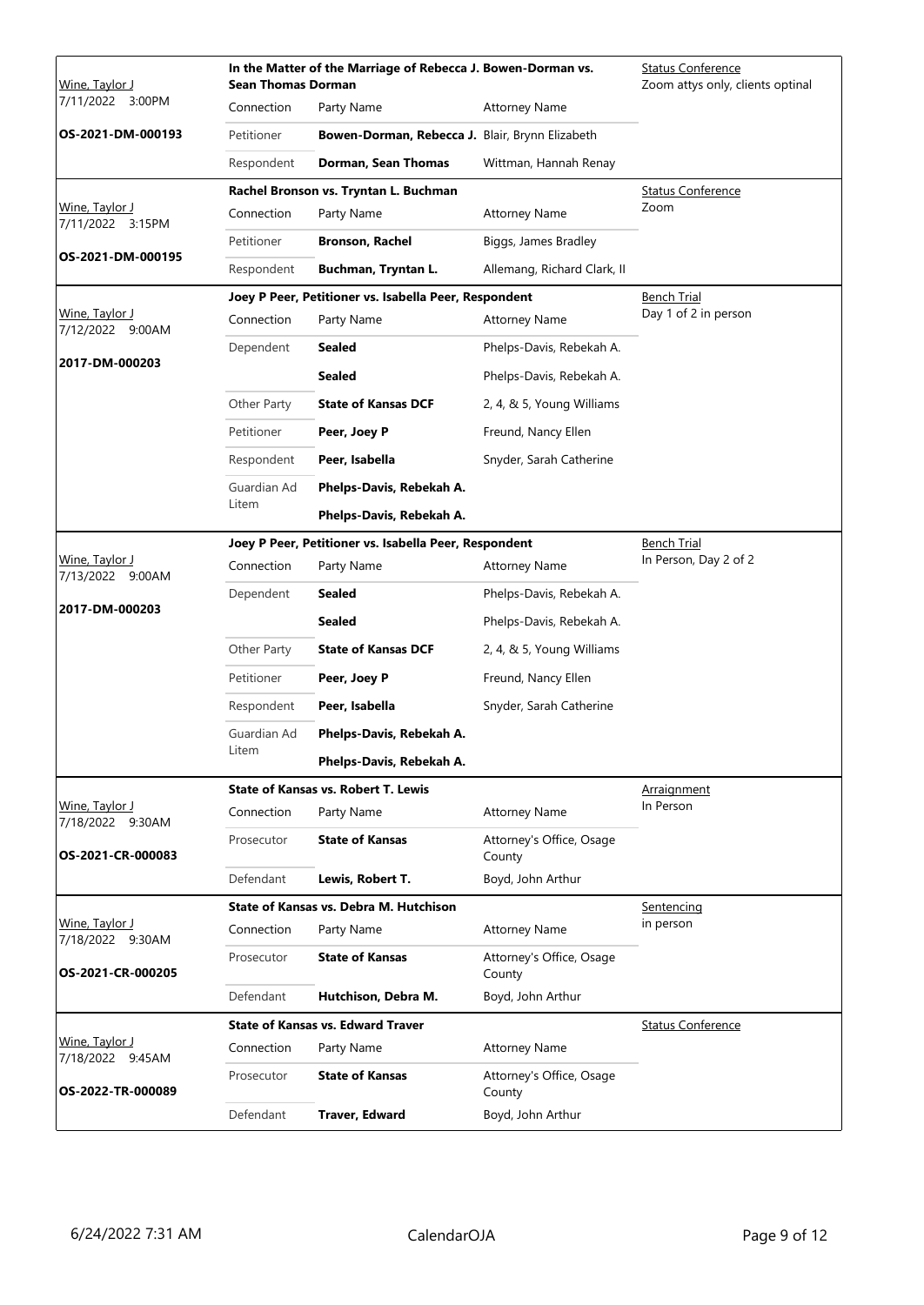|                                             |            | <b>State of Kansas vs. Edward G Traver</b>      | <b>Status Conference</b>           |                               |
|---------------------------------------------|------------|-------------------------------------------------|------------------------------------|-------------------------------|
| <u>Wine, Taylor J</u><br>7/18/2022 9:45AM   | Connection | Party Name                                      | <b>Attorney Name</b>               |                               |
| 2020-CR-000036                              | Prosecutor | <b>State of Kansas</b>                          | Attorney's Office, Osage<br>County |                               |
|                                             | Defendant  | Traver, Edward G                                | Boyd, John Arthur                  |                               |
|                                             |            | State of Kansas vs. Cheryl L. Albright          |                                    | Sentencing                    |
| Wine, Taylor J<br>7/18/2022 10:00AM         | Connection | Party Name                                      | <b>Attorney Name</b>               | In Person                     |
| OS-2021-CR-000177                           | Prosecutor | <b>State of Kansas</b>                          | Attorney's Office, Osage<br>County |                               |
|                                             | Defendant  | Albright, Cheryl L.                             | Boyd, John Arthur                  |                               |
|                                             |            | State of Kansas vs. Rogelio Garcia              |                                    | Sentencing                    |
| Wine, Taylor J<br>7/18/2022 10:15AM         | Connection | Party Name                                      | <b>Attorney Name</b>               | \$200 RADAC Fee paid by Court |
| OS-2021-CR-000282                           | Prosecutor | <b>State of Kansas</b>                          | Attorney's Office, Osage<br>County |                               |
|                                             | Defendant  | Garcia, Rogelio                                 | Boyd, John Arthur                  |                               |
|                                             |            | State of Kansas vs. Hope E. Thommen             |                                    | <b>Status Conference</b>      |
| Wine, Taylor J<br>7/18/2022 10:30AM         | Connection | Party Name                                      | <b>Attorney Name</b>               |                               |
| 2016-CR-000137                              | Prosecutor | <b>State of Kansas</b>                          | Attorney's Office, Osage<br>County |                               |
|                                             | Defendant  | <b>Thommen, Hope Ellen</b>                      | Boyd, John Arthur                  |                               |
|                                             |            | State of Kansas vs. Patricia A. Hine            |                                    | <b>Status Conference</b>      |
| Wine, Taylor J<br>7/18/2022 10:45AM         | Connection | Party Name                                      | <b>Attorney Name</b>               |                               |
| OS-2021-CR-000212                           | Prosecutor | <b>State of Kansas</b>                          | Attorney's Office, Osage<br>County |                               |
|                                             | Defendant  | Hine, Patricia A.                               | Boyd, John Arthur                  |                               |
|                                             |            | <b>State of Kansas vs. Jonathan Stewart</b>     |                                    | <b>Status Conference</b>      |
| Wine, Taylor J<br>7/18/2022 11:00AM         | Connection | Party Name                                      | <b>Attorney Name</b>               | in Person                     |
| 2019-CR-000017                              | Prosecutor | <b>State of Kansas</b>                          | Attorney's Office, Osage<br>County |                               |
|                                             | Defendant  | Stewart, Jonathan Lee                           | Boyd, John Arthur                  |                               |
|                                             |            | <b>State of Kansas vs. Jonathan Lee Stewart</b> |                                    | <b>Status Conference</b>      |
| <u> Wine, Taylor J</u><br>7/18/2022 11:00AM | Connection | Party Name                                      | <b>Attorney Name</b>               | In Person                     |
| 2019-CR-000205                              | Prosecutor | <b>State of Kansas</b>                          | Attorney's Office, Osage<br>County |                               |
|                                             | Defendant  | Stewart, Jonathan Lee                           | Boyd, John Arthur                  |                               |
|                                             |            | State of Kansas vs. Daniel L. Mathias Jr        |                                    | Disposition                   |
| Wine, Taylor J<br>7/18/2022 11:15AM         | Connection | Party Name                                      | <b>Attorney Name</b>               | In Person                     |
| 2014-CR-000078                              | Prosecutor | <b>State of Kansas</b>                          | Attorney's Office, Osage<br>County |                               |
|                                             | Defendant  | <b>Mathias, Daniel Leroy, Jr</b>                | Boyd, John Arthur                  |                               |
|                                             |            | State of Kansas vs. Daniel Leroy Mathias Jr     |                                    | <b>Disposition</b>            |
| Wine, Taylor J<br>7/18/2022 11:15AM         | Connection | Party Name                                      | <b>Attorney Name</b>               | In Person                     |
| 2017-CR-000162                              | Prosecutor | <b>State of Kansas</b>                          | Attorney's Office, Osage<br>County |                               |
|                                             | Defendant  | Mathias, Daniel Leroy, Jr                       | Boyd, John Arthur                  |                               |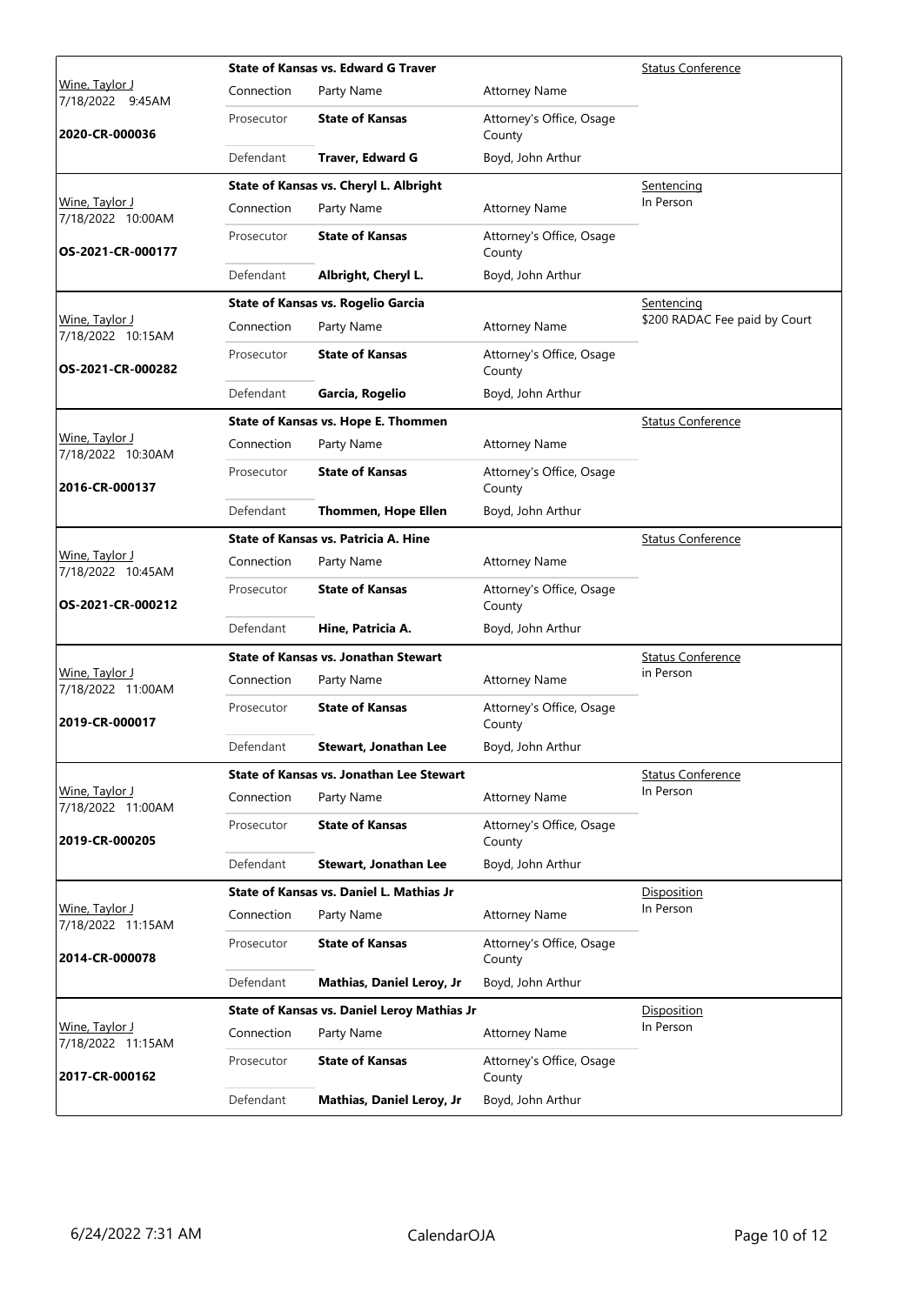|                                            |            | State of Kansas vs. Daniel L. Mathias Jr    | Disposition                        |                          |
|--------------------------------------------|------------|---------------------------------------------|------------------------------------|--------------------------|
| Wine, Taylor J<br>7/18/2022 11:15AM        | Connection | Party Name                                  | <b>Attorney Name</b>               | In Person                |
| 2014-CR-000198                             | Prosecutor | <b>State of Kansas</b>                      | Attorney's Office, Osage<br>County |                          |
|                                            | Defendant  | <b>Mathias, Daniel Leroy, Jr</b>            | Boyd, John Arthur                  |                          |
|                                            |            | State of Kansas vs. Daniel Leroy Mathias Jr |                                    | Sentencing               |
| Wine, Taylor J<br>7/18/2022 11:15AM        | Connection | Party Name                                  | <b>Attorney Name</b>               | In Person                |
| 2019-CR-000095                             | Prosecutor | <b>State of Kansas</b>                      | Attorney's Office, Osage<br>County |                          |
|                                            | Defendant  | Mathias, Daniel Leroy, Jr                   | Boyd, John Arthur                  |                          |
|                                            |            | State of Kansas vs. Daniel L. Mathias, Jr   |                                    | <b>Status Conference</b> |
| Wine, Taylor J<br>7/18/2022 11:15AM        | Connection | Party Name                                  | <b>Attorney Name</b>               | In Person                |
| OS-2022-CR-000022                          | Prosecutor | <b>State of Kansas</b>                      | Attorney's Office, Osage<br>County |                          |
|                                            | Defendant  | Mathias, Daniel L., Jr                      | Boyd, John Arthur                  |                          |
|                                            |            | State of Kansas vs. Colisa R. Keely         |                                    | Arraignment              |
| Wine, Taylor J<br>7/18/2022 1:30PM         | Connection | Party Name                                  | <b>Attorney Name</b>               | In Person                |
| OS-2021-CR-000182                          | Prosecutor | <b>State of Kansas</b>                      | Attorney's Office, Osage<br>County |                          |
|                                            | Defendant  | Keely, Colisa R.                            | Boyd, John Arthur                  |                          |
|                                            |            | State of Kansas vs. Jeremy N Kellar         |                                    | <b>Status Conference</b> |
| Wine, Taylor J<br>7/18/2022 1:30PM         | Connection | Party Name                                  | <b>Attorney Name</b>               | In Person                |
| 2019-CR-000153                             | Prosecutor | <b>State of Kansas</b>                      | Attorney's Office, Osage<br>County |                          |
|                                            | Defendant  | Kellar, Jeremy Nelson                       | Boyd, John Arthur                  |                          |
|                                            |            | State of Kansas vs. Lisa M. Mueller         | <u>Arraignment</u>                 |                          |
| Wine, Taylor J<br>7/18/2022 1:45PM         | Connection | Party Name                                  | <b>Attorney Name</b>               | In Person                |
| OS-2021-CR-000203                          | Prosecutor | <b>State of Kansas</b>                      | Attorney's Office, Osage<br>County |                          |
|                                            | Defendant  | Mueller, Lisa M.                            | Boyd, John Arthur                  |                          |
|                                            |            | State of Kansas vs. Shawna L S Goodman      |                                    | Sentencing               |
| <u> Wine, Taylor J</u><br>7/18/2022 2:00PM | Connection | Party Name                                  | <b>Attorney Name</b>               | In Person                |
| 2020-CR-000170                             | Prosecutor | <b>State of Kansas</b>                      | Attorney's Office, Osage<br>County |                          |
|                                            | Defendant  | Goodman, Shawna L S                         | Boyd, John Arthur                  |                          |
|                                            |            | <b>State of Kansas vs. Vanessa M Traver</b> |                                    | Probation - Violation    |
| Wine, Taylor J<br>7/18/2022 2:15PM         | Connection | Party Name                                  | <b>Attorney Name</b>               | In Person                |
| 2020-CR-000196                             | Prosecutor | <b>State of Kansas</b>                      | Attorney's Office, Osage<br>County |                          |
|                                            | Defendant  | Traver, Vanessa M                           | Boyd, John Arthur                  |                          |
|                                            |            | State of Kansas vs. Vanessa M. Traver       |                                    | Arraignment              |
| Wine, Taylor J<br>7/18/2022 2:15PM         | Connection | Party Name                                  | <b>Attorney Name</b>               | In Person                |
| OS-2021-CR-000239                          | Prosecutor | <b>State of Kansas</b>                      | Attorney's Office, Osage<br>County |                          |
|                                            | Defendant  | Traver, Vanessa M.                          | Boyd, John Arthur                  |                          |